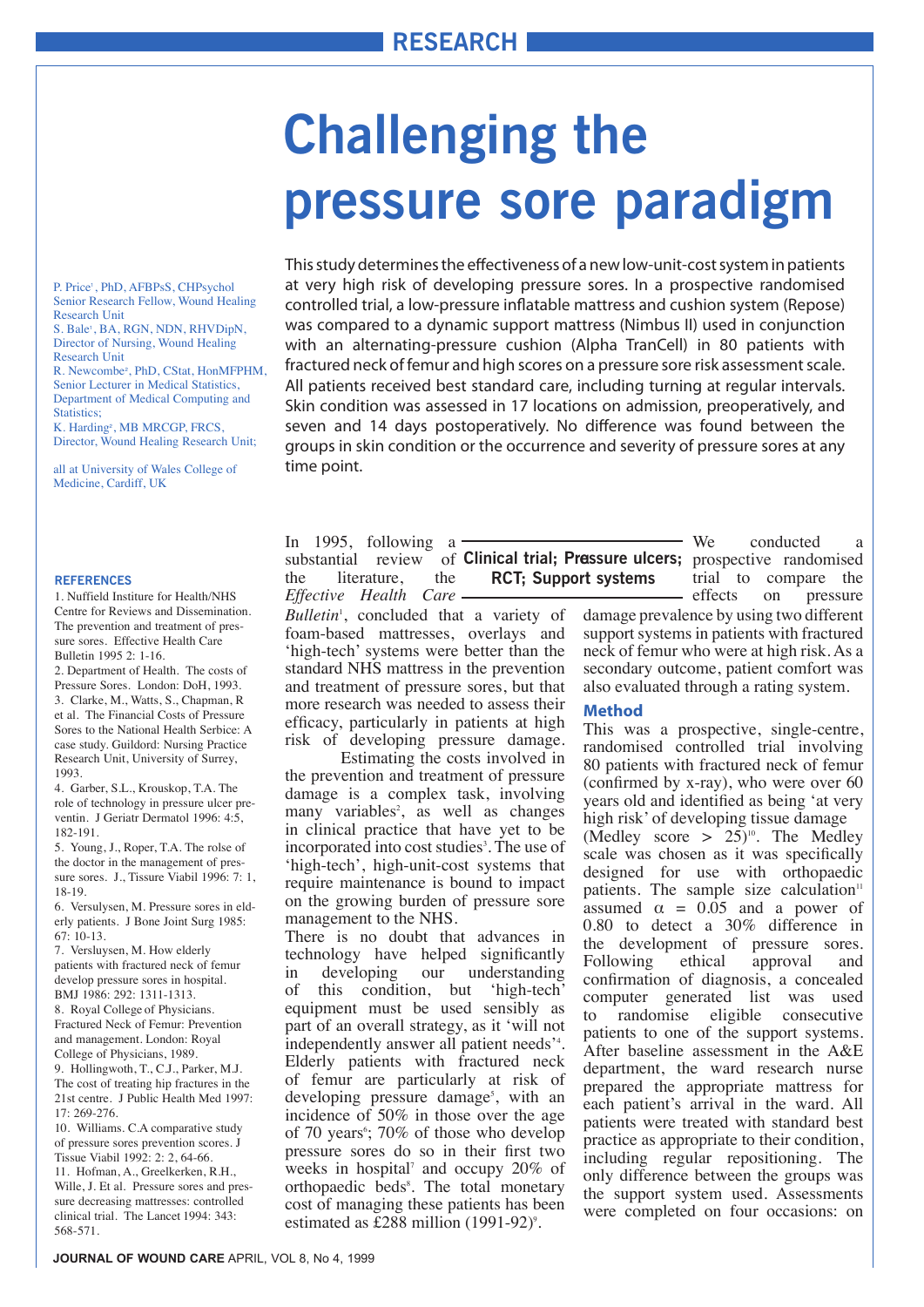## **RESEARCH**



**Table 1. Sample characteristics for both groups on entry to the study**

|                           | Group A          | Group B          |
|---------------------------|------------------|------------------|
| Males/females             | 11/29            | 5/35             |
| Age (years): Mean (range) | 83.5 (67.3-96.2) | 80.9 (64.4-98.4) |
| Weight (Kg): Mean (s.d.)  | $60.9(7.9)[6*]$  | 56.0 (8.8) [10*] |
| Cigarette smoking         | $7(29)$ [4*]     | 4(36)            |
| Medley score: Mean (s.d.) | 27.6(2.4)        | 28.3(2.8)        |
| *Denotes missing data     |                  |                  |

#### **Table 2.**

#### **Biochemical markers and functional status at entry to the study**

|                         | Group A<br>Mean (s.d)     | Group B<br>Mean (s.d)   |
|-------------------------|---------------------------|-------------------------|
| Haemoglobin             | 12.3(1.5)                 | 12.4(1.4)               |
| White blood cells       | 9.4(3.1)                  | 9.8(3.1)                |
| Albumin                 | 35.1(4.8)                 | 38.2(4.1)               |
| Urea                    | 7.6(3.2)                  | 8.4(4.3)                |
| <b>Barthel index</b>    | $5.6(1.9)$ (median = 6)   | $5.2$ (2.3)(median = 6) |
| Abbreviated mental test | $7.4$ (3.2)(median = 8.5) | $6.7(3.6)$ (median = 8) |

admission, preoperatively, seven days postoperatively, and a follow-up at 14 days postoperatively when possible.

#### **Support surfaces**

**Support surfaces** A low-unit-cost system (Repose) was allocated to A low-unit-cost system (Repose) was allocated to Group A. This comprising a low-pressure inflatable Group  $A$ . This comprising a low-pressure inflatable mattress and cushion that are readily portable<br>and require little maintanance. This system was and require little maintenance. This system was<br>developed and retarted by the essentianal developed and patented by the occupational<br>there we depend the University Herrital therapy department of the University Hospital of Wales Healthcare NHS Trust in Cardiff. The system is manufactured using a special polyurethane material that has a multi-directional stretch, is vapour-permeable, waterproof and x-ray translucent.

The system allocated to Group B comprised a dynamic flotation mattress (Nimbus II) together with an alternating-presssure cushion a chair (Alpha TranCell). The mattress can be for a chair (Alpha TranCell). The mattress can be adjusted according to the patient's weight, size and adjusted according to the patient's weight, size and position and was chosen as the comparator mattress because it was the best care option available in the trust for the prevention and treatment of in the trust for the prevention and treatment of pressure damage in patients at very high risk. The pressure damage in patients at very high risk. The alternating pressure cushion is designed for use on alternating pressure cushion is designed for use on a chair or wheelchair. Cushions were also included as it was deemed important that pressure relief was provided from the time of entry into the study was provided from the time of entry into the study throughout the patient's hospital stay. throughout the patient's hospital stay.

#### **Assessment details**

**Assessment details** All patients were assessed using the following All patients were assessed using the following scale<sup>11</sup> to describe the condition of their skin:  $0 =$ scale to describe the condition of their skin:  $0 =$  normal skin; 1 = persistent erythema of the skin; 2 normal skin;  $1 -$  persistent erythema of the skin; 2  $=$  blister formation;  $3 =$  superficial sub/cutaneous  $\frac{1}{2}$  $n_{\text{excess}}$ ;  $4 = \text{deep solutions}$  necrosis. necrosis; 4 = deep subcutaneous necrosis.

Seventeen sites were assessed: the sacrum, left and right scapula, elbow, buttock, trochanter, calf, and right scapula, elbow, buttock, trochanter, calf, heel, and medial and lateral malleoli. Patients heel, and medial and lateral malleoli. Patients were not assessed blindly as it was considered that displacement for examination would cause sive discomfort. A team of trained researchers excessive discomfort. A team of trained researchers completed all assessments. completed all assessments.

Baseline blood test were performed to Baseline blood test were performed to monitor haemoglobin (Hb), white blood cell count (WBC), urea and albumin levels. The Barthel (WBC), urea and albumin levels. The Barthel Index<sup>12</sup> and the Abbreviated Mental Test<sup>13</sup> were also completed to assess comparability of groups.

Comfort was measured using a 100mm visual Comfort was measured using a 100mm visual analogue scale. analogue scale.

#### **Analysis of data**

**Analysis of data** No patient was excluded from all the analyses. No patient was excluded from all the analyses. In In many patients the data were incomplete, but many patients the data were incomplete, but they they have been included in the analyses for have been included in the analyses for those time those time points where data are present. This was a pragmatic trial following normal hospital was a pragmatic trial following normal hospital practice as closely as possible. The main analysis for outcome variables involved ANCOVA, using the corresponding baseline value as covariate; nce corresponding baseline value as covariate; 95% confidence intervals for adjusted difference  $f_{\text{G}}$  connuctive intervals for adjusted difference were calculated. Confirmatory non-parametric<br>tests comparing changes between the two groups tests comparing changes between the two groups were also performed. The statistical englypse were were also performed. The statistical analyses were completed blind to the grademisetical analyses were completed blind to the randomisation code.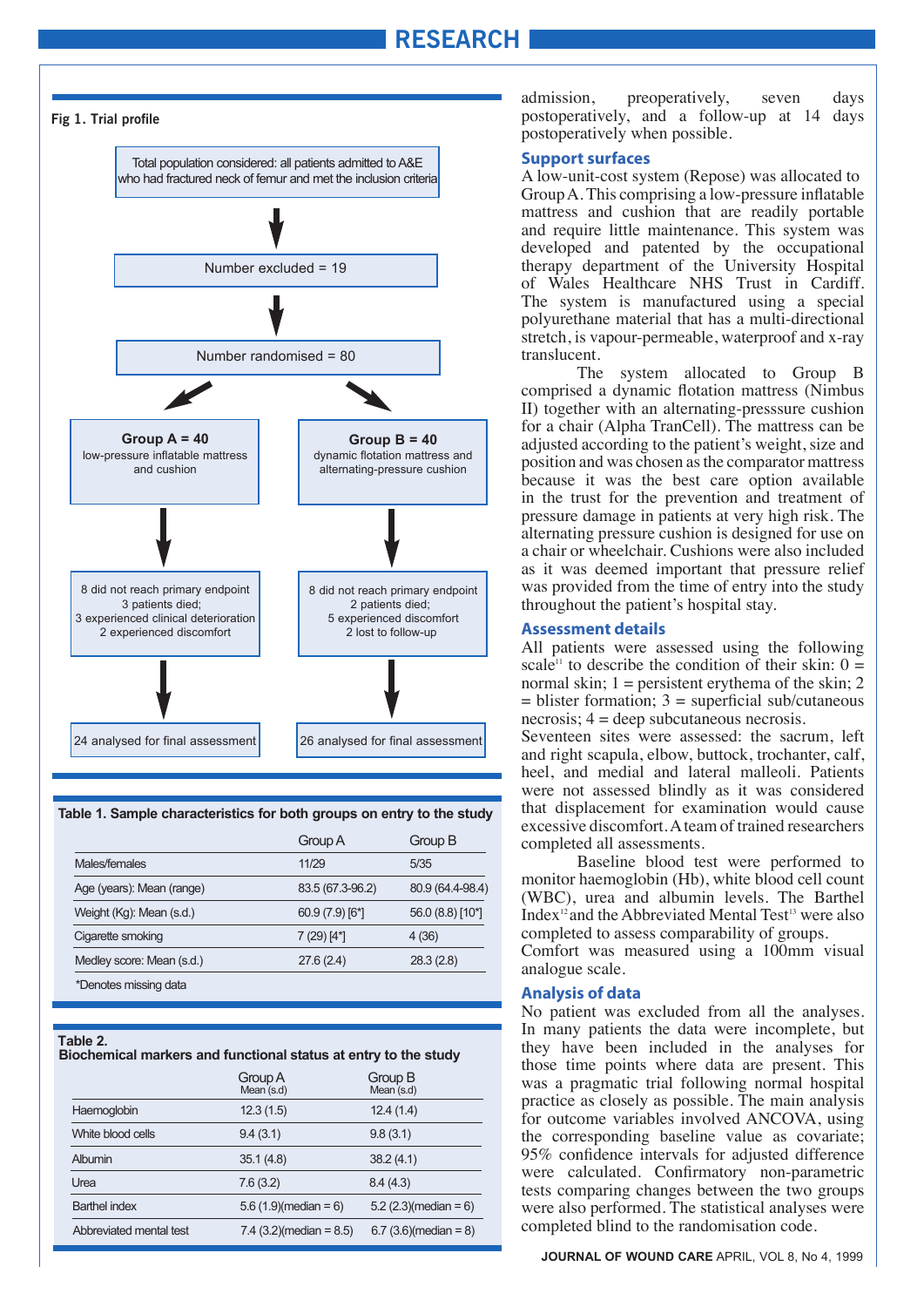#### **Results**

including reasons for patient withdrawal merdang reasons for parent windinawar<br>Data were not available for the 14 day  $a$  bata were not available for the  $14$  day follow up assessment for a further  $12$  $12$  patients who were transferred to wards diately will well transferred to wards or hospitals that were not involved in the<br>study or were discharged home study or were discharged home. The overall trial profile is given in Fig 1,

#### **Demographics and baseline** comparability

clinical measures, which were not statistically significant between the groups, can be found in Tables 1 and 2. Patients in Group B were, on average, two years older and approximately 5 kg lighter in weight than those in Group  $\widetilde{A}$ , while a few more patients in Group A were cigarette smokers. None of these differences is statistically significant and all are probably explained by the sex are the search suppose of the search distribution of the groups, with more males in Group  $A$  $\frac{1}{2}$ The sample characteristics and baseline males in Group A.

More patients in Group B had surgery More patients in Group B had surgery<br>to insert a dynamic hip screw, but there

| <b>Patient details</b>           | Group A        | <b>Group B</b> |  |
|----------------------------------|----------------|----------------|--|
| <b>Fracture type</b>             |                |                |  |
| Subscapular                      | 13             | 9              |  |
| Transcervical                    | 4              | $\overline{2}$ |  |
| Intratrochanter                  | 19             | 21             |  |
| Subtrochanter                    | $\overline{2}$ | 1              |  |
| Missing data                     | $\overline{2}$ | 7              |  |
| Side: Left                       | 20             | 21             |  |
| Right                            | 19             | 19             |  |
| Missing data                     | 1              | $\Omega$       |  |
| Type of operation                |                |                |  |
| Dynamic hip screw                | 16             | 24             |  |
| Hemiarthroplasty                 | 11             | 9              |  |
| Other                            | 9              | 3              |  |
| No operation                     | $\overline{1}$ |                |  |
| Missing data                     | 3              | 3              |  |
| Days from admission to operation |                |                |  |
| Mean $(s.d.)$                    | 1.9(1.0)       | 2.7(2.0)       |  |
| Missing data                     | 3              | 3              |  |

Group B experienced a longer interval  $\sum_{i=1}^{\infty}$  dependenced a longer interval from admission to operation, but this difference is not cionificant. difference is not significant. were no discernible differences in the types of fracture (Table 3). Those in

#### **Development of pressure damage**

Table 4 contains the maximum score at any site by assessment and treatment. a maximum score of zero (normal skin) at all assessment points. On admission, 14  $(35%)$  patients in group A and 13  $(32%)$ in Group B had a score higher than zero, but this fell respectively to seven  $(19.4\%)$ and eight  $(21.6\%)$  preoperatively, six  $(18.7\%)$  and five  $(16.1\%)$  at seven days. At the final assessment point,  $9/50$ patients had a score higher than zero (five in Group A and four in Group B). There m seven that find a monophy there was no statistically significant difference between the groups at any time point or B. There we state was no statement of procession over assessment in terms of progression over assessment<br>stages The majority of patients in both groups had stages.

In also Suges.<br>Table 5 presents the data only for those racic *s* presents the data only for those patients who completed the trial, giving patients who completed the that, giving at 14 days post-surgery. Again, there is at 14 days post-surgery. Again, there is<br>a reduction in the proportion presenting a reduction in the proportion presenting<br>with a sore by the end of the trail,  $\frac{1}{10}$  a sole by the end of the train, although there is no statistical difference<br>between the groups between the groups.

Euween the groups.<br>In accordance with the principle In accordance with the principle<br>of analysis by intention to treat, we developed alternative analyses for the primary outcome variables in which subjects withdrawing due to discomfort were allocated 'worst-case scenario' scores from the time of their withdrawal. The resulting comparisons favoured Group A but did not reach statistical

significance.

#### **Comfort ratings**

Comfort scores improved over time for both groups, possibly reflecting improving health status. The differences between the groups are not statistically

**Table 4. Maximum pressure sore score by assessment time and treatment group**

| Assessment            |         |               | Number of                  |                                 |                                            |                                   |
|-----------------------|---------|---------------|----------------------------|---------------------------------|--------------------------------------------|-----------------------------------|
| stage                 |         | Normal<br>(0) | Persistent<br>erythema (1) | <b>Blister</b><br>formation (2) | Superficial sub/<br>cutaneous necrosis (3) | patients with<br>a pressure ulcer |
| Admission:            | Group A | 26            | 12                         |                                 |                                            | 14/40                             |
|                       | Group B | 27            | 11                         | 0                               | $\overline{2}$                             | 13/40                             |
| Pre-operative:        | Group A | 29            | 6                          |                                 | $\Omega$                                   | 7/36                              |
|                       | Group B | 29            | 4                          |                                 | 3                                          | 8/37                              |
| 7 days post surgery   | Group A | 26            | 3                          | $\mathcal{P}$                   |                                            | 6/32                              |
|                       | Group B | 26            | 4                          |                                 | 0                                          | 5/31                              |
| 14 days post surgery: | Group A | 19            | $\overline{2}$             | $\mathbf{0}$                    | 3                                          | 5/24                              |
|                       | Group B | 22            | 2                          |                                 |                                            | 4/26                              |

12. Mahoney, F.I., Barthel, D. W. Functional evaluation: the Barthel Index. Maryland state Med J 1965; 14: 61-65.

13. Hodkinson, H. Evaluation of a mental test score for the assessment of mental impairment in the elderly. Age and Ageing 1972; 1: 233-238. 14. Van Rijswijk, L., Polansky, M. Predictors of time to healing deep pressure ulcers. Wounds  $1994$ ;  $\overline{6}$ :5, 159-165.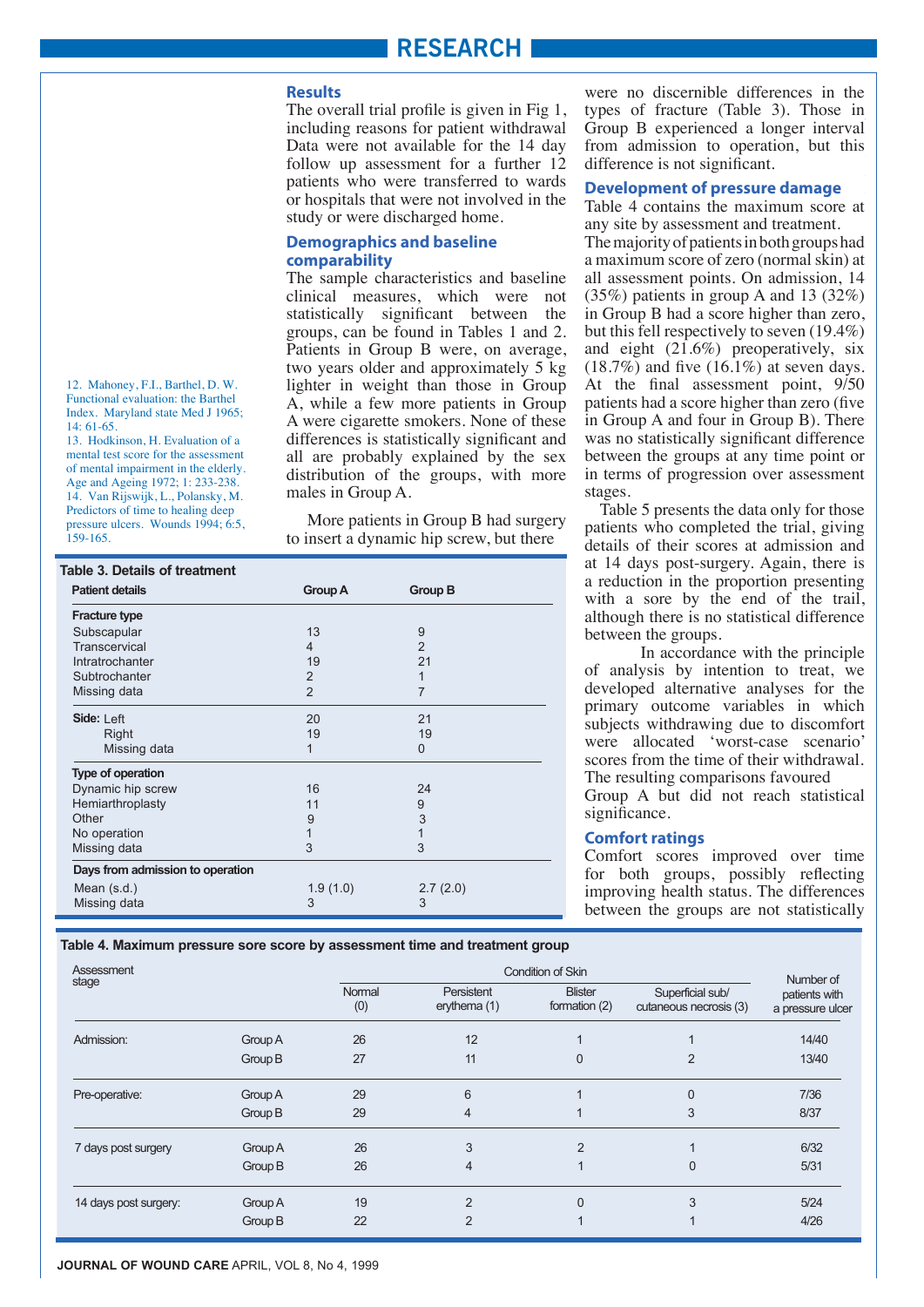## **RESEARCH**

| Table 5. Maximum pressure sore score for patients who completed the trial |         |                      |                              |                                 |                                            |                                   |  |
|---------------------------------------------------------------------------|---------|----------------------|------------------------------|---------------------------------|--------------------------------------------|-----------------------------------|--|
| Assessment                                                                |         |                      | Number of                    |                                 |                                            |                                   |  |
| stage                                                                     |         | <b>Normal</b><br>(0) | Persistent<br>erythema $(1)$ | <b>Blister</b><br>formation (2) | Superficial sub/<br>cutaneous necrosis (3) | patients with<br>a pressure ulcer |  |
| Admission:                                                                | Group A | 13                   | 9                            | $\mathcal{P}$                   | 0                                          | 11/24                             |  |
|                                                                           | Group B | 18                   | 8                            | 0                               | 0                                          | 8/26                              |  |
| 14 days post surgery:                                                     | Group A | 19                   | $\mathfrak{p}$               | $\overline{0}$                  | 3                                          | 5/24                              |  |
|                                                                           | Group B | 22                   | $\overline{2}$               |                                 |                                            | 4/26                              |  |

#### **Table 6. Comfort ratings across time points**

|                | Admission           |                          | <b>Pre-operative</b> |                          | Seven days          |                          | Fourteen days |                          |
|----------------|---------------------|--------------------------|----------------------|--------------------------|---------------------|--------------------------|---------------|--------------------------|
|                | <b>Mean</b><br>(sd) | <b>Median</b><br>(range) | Mean<br>(sd)         | <b>Median</b><br>(range) | <b>Mean</b><br>(sd) | <b>Median</b><br>(range) | Mean<br>(sd)  | <b>Median</b><br>(range) |
| <b>Group A</b> | 38(18)              | $35(7-86)$               | 47(17)               | 45 (10-85)               | 54(18)              | $51(15-87)$              | 67(18)        | 72 (25-90)               |
|                | $(N = 40)$          |                          |                      | $(N = 36)$               |                     | $(N = 32)$               |               | $(N = 24)$               |
| Group B        | 31(16)              | $30(7-70)$               | 42 (18)              | 40 (10-80)               | 54(23)              | 55 (15-93)               | 60(25)        | 60 (15-96)               |
|                |                     | $(N = 40)$               |                      | $(N = 37)$               |                     | $(N = 31)$               |               | $(N = 26)$               |

significant at any of the time points when initial scores are taken into account using either ANCOVA or confirmatory non-parametric analysis. It is interesting to note that the comfort scores from Group A were higher for three of the four assessment stages than for Group B (Table 6), possibly highlighting the lighting the difficulty some patients may difficulty some patients may have in have the same patients that the contract of tolerating alternating-pressure systems.

#### **Discussion**

The primary objective of the study was to compare the effects of using two different support systems on the skin condition of elderly patients 'at very high risk' who were admitted to hospital because of a fracture proximal to the neck of femur. No major difference between the groups was detected and the vast majority of patients did not develop visible skin damage. Patients received standardised nursing care at all times and this, in conjunction with the two systems used, may explain the difference in prevalence compared with the figures available in the literature<sup>6,11</sup>. There was also no statistically significant difference between the groups in patient comfort ratings.

This trial reflects many of the problems associated with conducting studies in chronic wound management, especially in an elderly frail population and particularly in terms of attrition rates<sup>14</sup>. Although care was regulated and particular indicular terms of attention as closely as possible, a number of as croscry as possible, a number of management of the patients, which may management of the patients, which may management of the patients, which may<br>have resulted in nursing bias. No threats have resulted in hursing blas. We direase identified. While routine practice in the trust includes providing various types of mattress for patients admitted with fractured neck of femur, the comparator was chosen as the best option available. The new mattress was compared with the 'best' available 'high-tech' mattress.

Although the total cost of providing pressure-relieving services was not fully documented, the unit costs was not range assumenced, the time costs of the mattresses involved is an important component in any total package of care. For this study, the cost of providing the component in any, the cost of providing the support system used in Group A on a  $S$  the cost of single-patient use would be less  $\frac{3}{100}$  basis of single-patient use would be less than £5,000 (1998 prices), which is less that  $\frac{25,000}{25}$  (1226 prices), which is less that 50% of the cost quoted for providing that  $50\%$  of the cost quoted for providing the alternating-pressure system used the anemating-pressure system used<br>in Group B. These figures suggest that in Group **B**: These figures suggest that<br>further detailed studies to measure the rutuler detailed studies to measure the relative costs of alternative systems are<br>weartly required the relative costs of alternative costs.<br>Circumstantials with a set of many think urgently required.

Given the high unit costs of many 'hightech' approaches to the prevention of pressure damage, it is worth considering the use of alternatives with a lower unit cost. In this study no statistically significant difference was found at any time point between the low-pressure overlay system and the dynamic support  $\frac{a}{b}$  system. system.

The low-pressure overlay appears to offer a similar level of benefit in preventing a similar level of benefit in preventing the development of pressure sores and merits further investigation due to the potential for major cost reduction.

 $\blacksquare$  This study was undertaken with financial support from Frontier Therapeutics and University Hospital of Wales.

#### **KEY ISSUES FOR PRACTICE**

- $\blacksquare$  In this study there was no statistical difference between the 'low-tech' system and a dynamic floatation system.
- **Clinicians needs to consider** a wide range of options for patients in need of a pressure-relieving support system, as 'high-tech' solutions may not necessarily be needed in all cases.
- Even at high risk, patients may be cared for on an appropriate 'low-tech' support system.
- **Further research is needed**<br>in this important area of care.